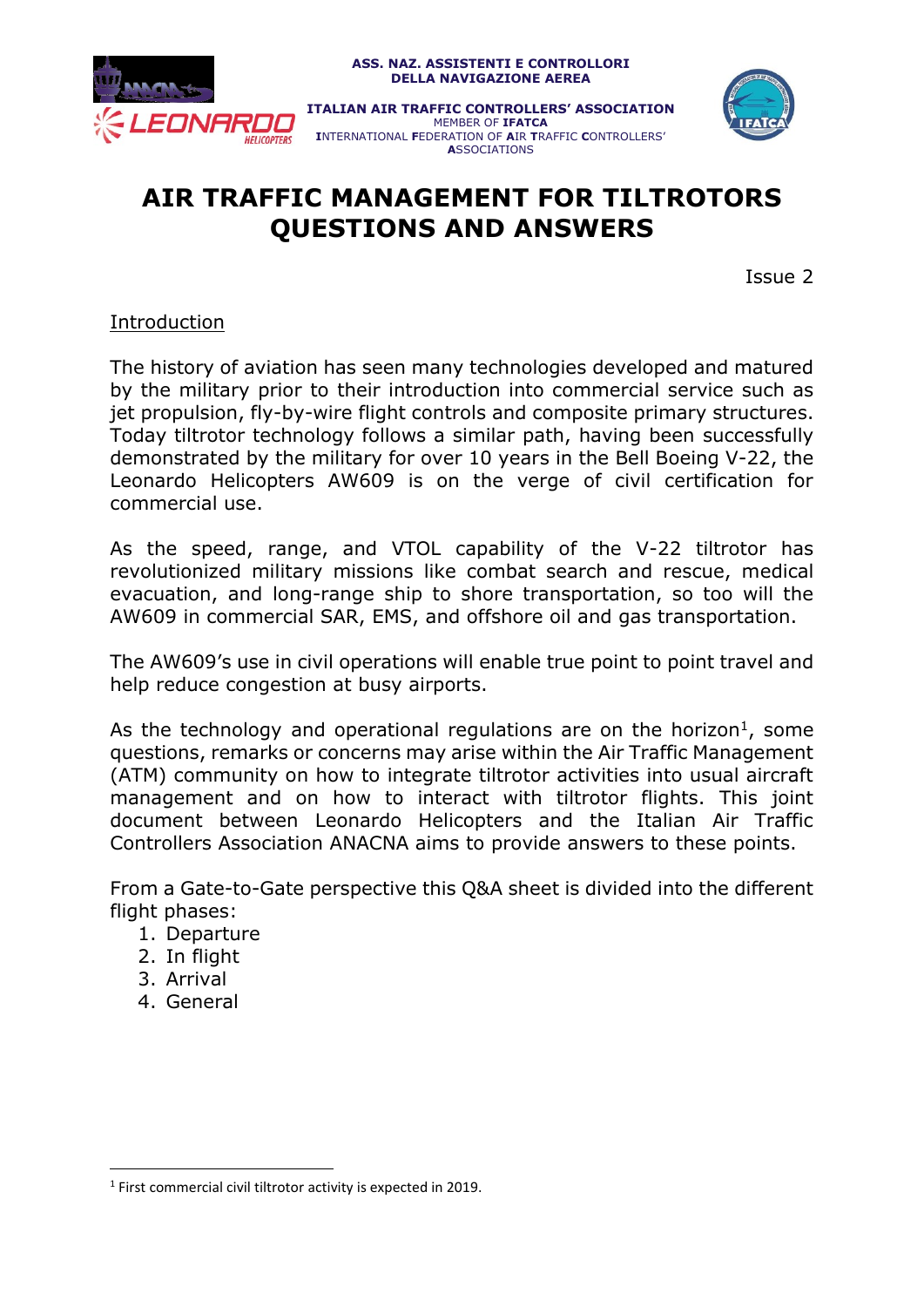Definitions

Airplane Mode: A configuration with the proprotors on the down-stop and set to cruise RPM.



VTOL/Conversion Mode: means all approved configurations (gated proprotor positions) and flight modes where the design operating proprotor speed is that used for hover operations.

*Note: the term "Helicopter Mode" is not used. This is to avoid confusion as helicopter mode implies a configuration where the proprotors are fixed at 90°. This configuration is used for stable and very low speed hover only. Angles greater than 90° may be used for hovering backwards at low speed.*



Maximum Dimension: The largest overall dimension of the tiltrotor (rotors turning), equivalent to "D Value" for a conventional helicopter.

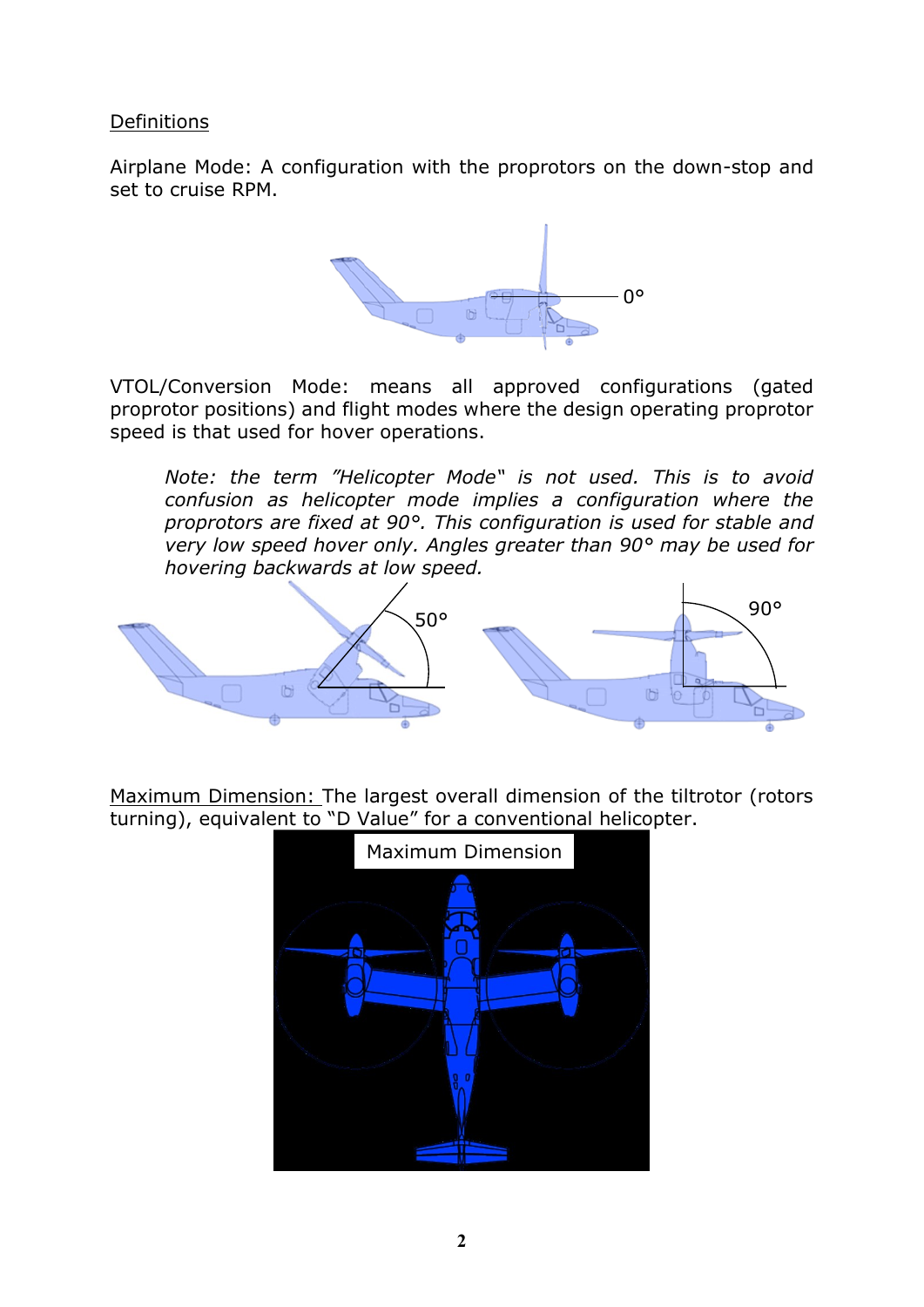## ASSOCIAZIONE NAZIONALE ASISTENTI E CONTROLLORI NAVIGAZIONE AEREA

### Further Guidance

In addition to this sheet, ICAO is developing guidance material for tiltrotor aircraft. It is anticipated this guidance will be issued in mid 2018.

#### *Disclaimer*

*This document is intended as guidance material only. The material within has the sole purpose of providing information on the differences between tiltrotor and conventional aircraft from an Air Traffic Management perspective for awareness only. The data given is based on experience from the AW609 tiltrotor, when other tiltrotors begin operating this material will require review. Whilst this material may be used to give suggestions on the way to manage tiltrotors or to provide guidance and best practice, in no way does it supersede existing national or international regulation on the affected environment and matters.*

#### Q&A Table of Contents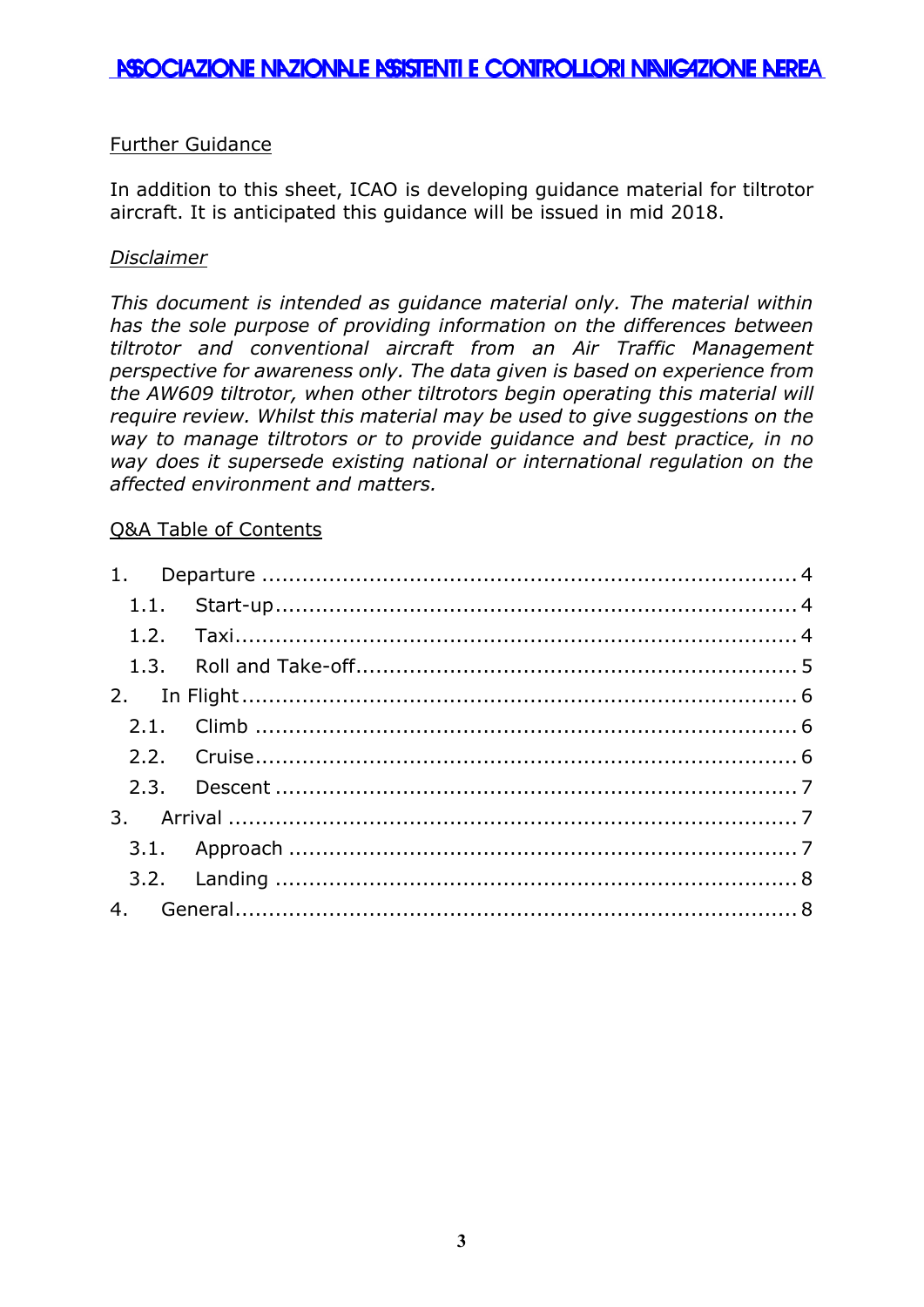## Q&A

## <span id="page-3-0"></span>**1. Departure**

#### <span id="page-3-1"></span>1.1. Start-up

 $\geq 0$ : Is there any difference in start-up time between helicopters or airplanes start-up and tiltrotors?

A: No. Start-up times are comparable to those of modern helicopters and aeroplanes.

 $\triangleright$  Q: Can tiltrotors use the same helipads as helicopters?

A: In general, yes. In accordance with the ICAO guidance material, tiltrotors may use helicopter helipads based on the tiltrotor's maximum dimension which is equivalent to a helicopter's "d" value.

- <span id="page-3-2"></span>1.2. Taxi
- $\triangleright$  Q: Should ATM expect tiltrotors to taxi on the ground or hover like a helicopter?

A: Ground taxi will be the preferred way to taxi. Hover taxi will be possible as well, but not recommended due to localised down-wash.

 $\triangleright$  Q: In case of ground taxing what speed will the tiltrotor normally use?

A: 10 kts

 $\triangleright$  Q: As in some airports, runway crossing is required to be as fast as possible with additional requirements such as keeping all engines running, will it be possible to ask tiltrotors to speed up? If so, up to what speed?

A: 20-30 kts

 $\triangleright$  Q: With regard to airport design, can a tiltrotor's maximum dimension be used in the same way as an airplane's wingspan or is there the need to add some rotating tip effects?

A: There is no need to add a factor to make a tiltrotor's maximum dimension when compared with medium and large aircraft.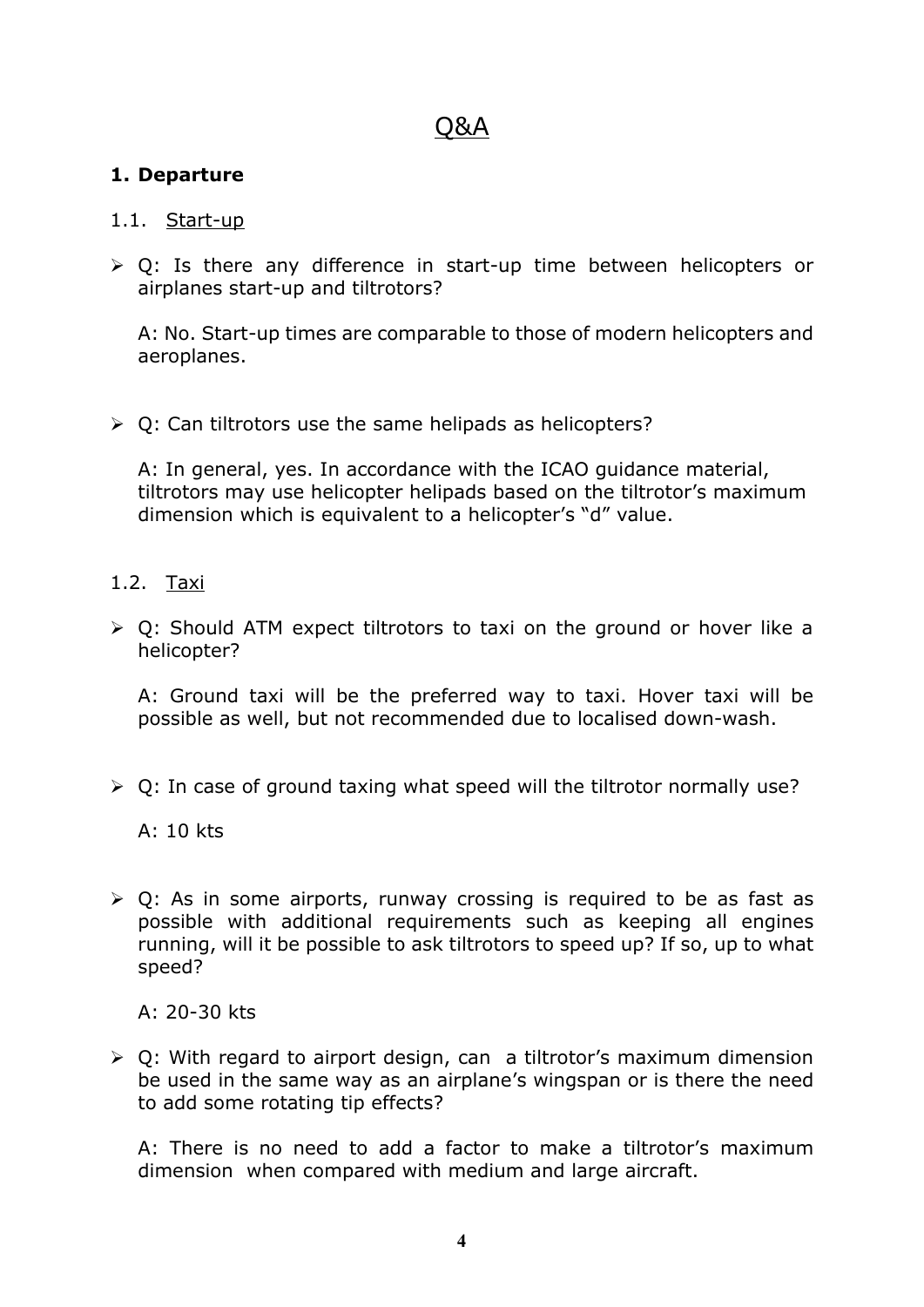$\triangleright$  Q: A tiltrotor's propellers can be set on different positions during taxiing. Could this produce undesired or higher than actual known vortexes (higher than those already known for helicopters of equivalent size)?

 $A: No.$ 

 $\triangleright$  Q: Is there any other different behaviour during taxiing from other aeroplanes or helicopters?

 $A: No.$ 

### <span id="page-4-0"></span>1.3. Roll and Take-off

 $\geq$  Q: Does rolling on runway for take-off require the same length as aeroplanes? What is a typical runway occupancy of the AW609 in time/distance?

A. Less than 15 sec./Less distance (200-300 m)

 Q: Can a tiltrotor roll for take-off be considered as Short Take-Off and Landing (STOL) operation?

A: Yes.

 Q: Can take-off be performed vertically from a Helipad (VTOL) and horizontally (STOL) from a runway?

A: Yes but limits are placed on VTOL take-off weight. If a high weight is present a STOL may be the only possible procedure.

 $\triangleright$  Q: During a take-off roll, is the vortex generated by tiltrotor consistent with its wake turbulence category (equivalent sized helicopter) or is there any additional vortex area to be considered?

A: The vortex generated is consistent with its wake turbulence category.

 $\geq$  0: What is the minimum height at which tiltrotors may convert from VTOL/Conversion mode to Aeroplane mode? How long does the conversion take?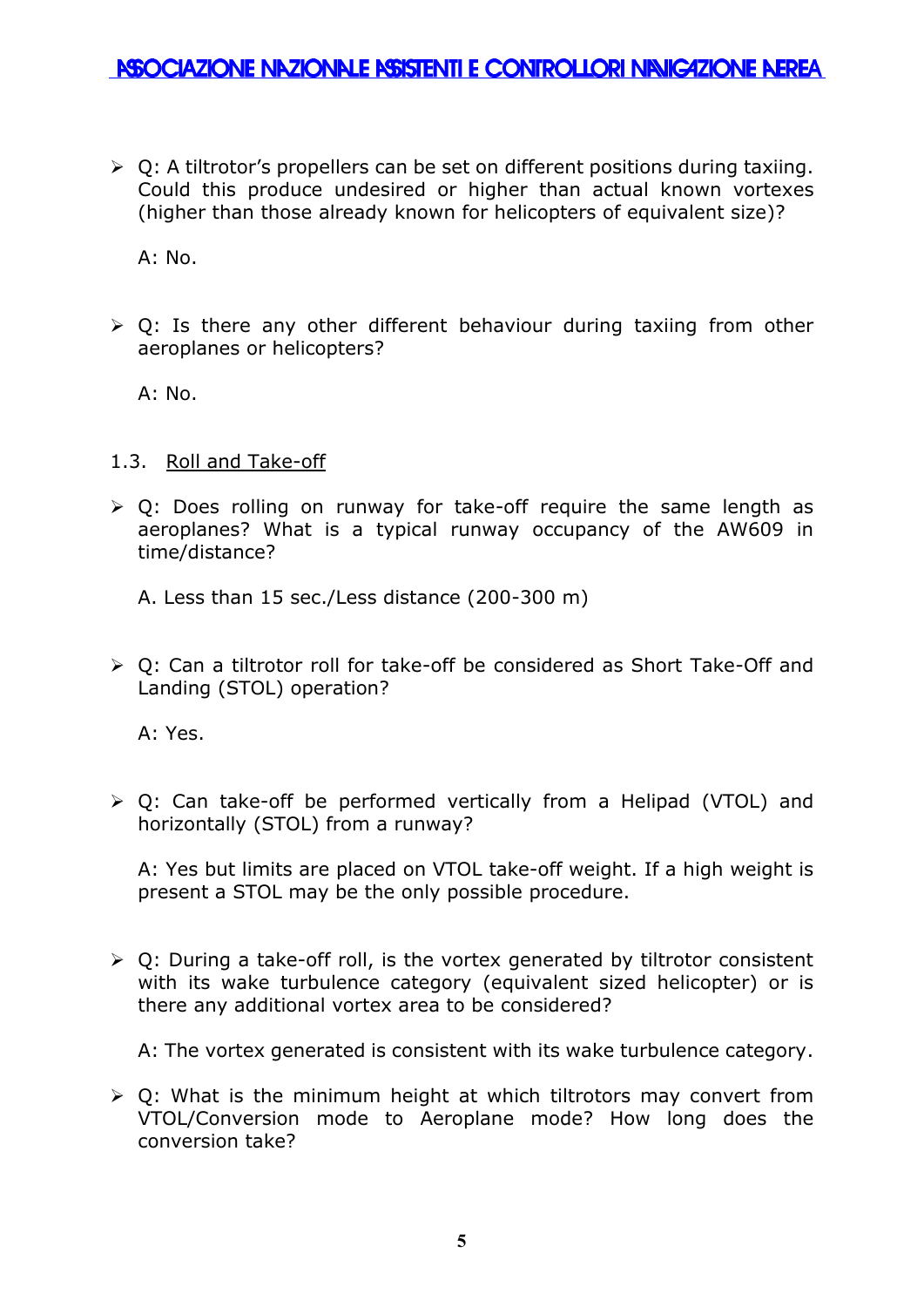A: It depends on the take-off procedure used (Performance Class 1 or 2). In general there is no need to rush to complete the conversion to aeroplane mode since the airspeed and climb rate achieved in airplane and VTOL/conversion mode overlap for some time during a standard departure profile.

Minimum height to begin conversion will be 15 ft during take-off in Performance Class 1.

## <span id="page-5-0"></span>**2. In Flight**

- <span id="page-5-1"></span>2.1. Climb
- $\triangleright$  Q: What is the average vertical and horizontal speed of a tiltrotor during climb?

A: In Airplane mode 160 KIAS and 1,000-1,500 ft/m during initial climb.

In VTOL/Conversion mode 80 KIAS up to 2500 ft/m.

 $\triangleright$  Q: Can ATC request an increase in the rate of climb of a tiltrotor? If so, up to what value?

A: Yes. It depends: 2,500 ft/m

<span id="page-5-2"></span>2.2. Cruise

 $\triangleright$  Q: Is the vortex generated by tiltrotor consistent with its wake turbulence category (that of an equivalent sized helicopter)?

A: Yes.

 $\geq 0$ : What is the usual and maximum cruising altitude of tiltrotors?

A: Around 20,000 ft up to a maximum of 25,000 ft.

 $\triangleright$  Q: What is the usual and maximum speed of tiltrotors?

A: It depends on altitude and the specific tiltrotor model, but generally speaking Vcruise will be approximately 250 KTAS and maximum speed will be around 275 KTAS.

 $\geq 0$ : To what speed can tiltrotors be requested to slow down to?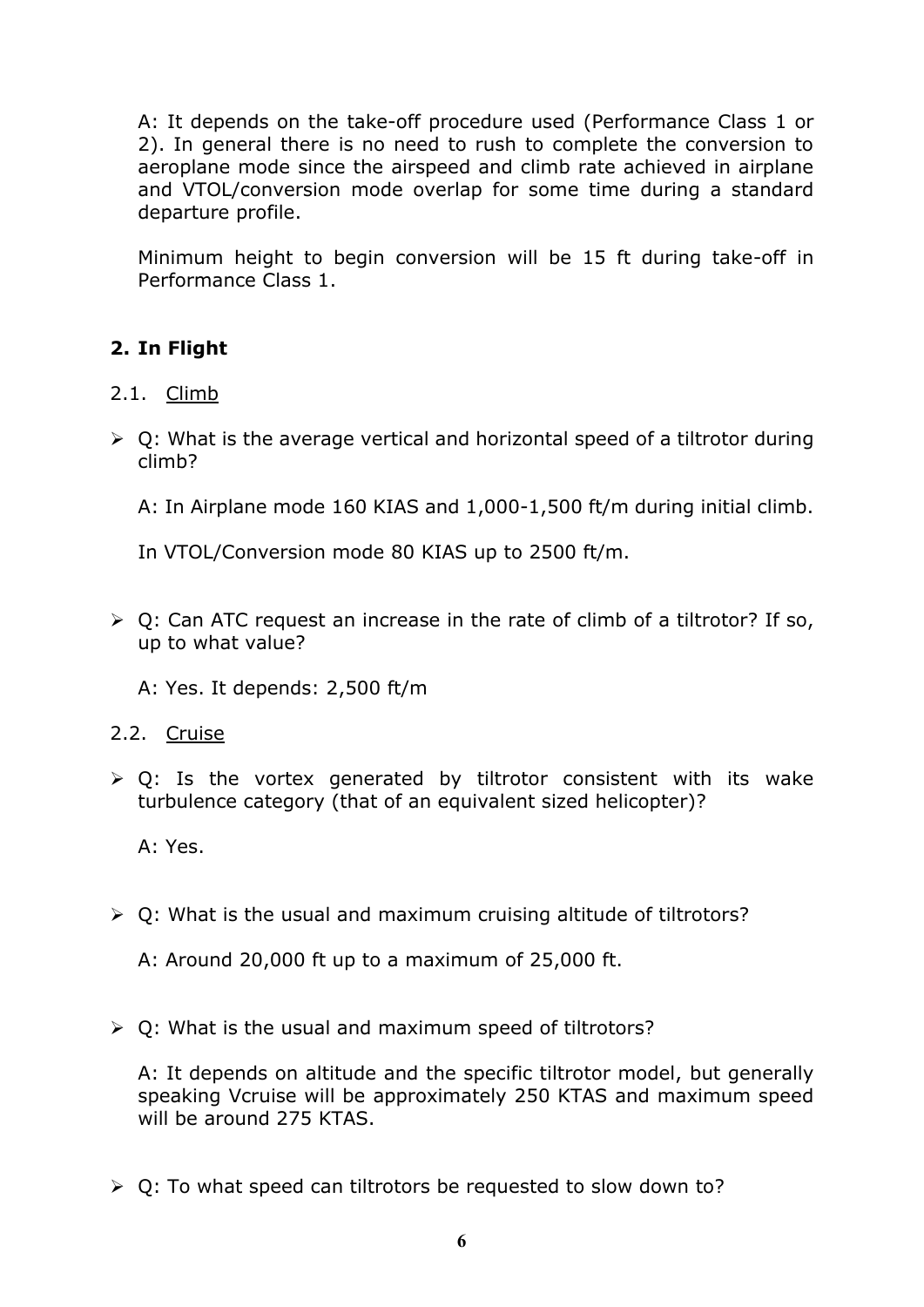## **ASSOCIAZIONE NAZIONALE ASISTENTI E CONTROLLORI NAVIGAZIONE AEREA**

A: For low level cruise (up to 8,000ft) a slow down to hover can be achieved. Above this altitude the tiltrotor is an airplane mode and therefore can be slowed down to the standard minimum airspeed (130 KIAS (C-12 type)).

 $\geq$  Q: In case of such a request from ATC, how long does it take for a tiltrotor to slow down from cruising speed to hovering (or to the minimum speed)?

A: It will be consistent with a helicopter.

 $\geq 0$ : What is the maximum altitude that a tiltrotor can reach in VTOL/Conversion mode when moving and hovering?

A: Around 8,000 ft according to gross weight.

#### <span id="page-6-0"></span>2.3. Descent

 $\triangleright$  Q: Is the Top Of Descent (TOD) and subsequent vertical speed consistent with other airplanes?

A: Yes.

#### <span id="page-6-1"></span>**3. Arrival**

- <span id="page-6-2"></span>3.1. Approach
- $\triangleright$  Q: When Instrument Final Approach has been initiated, how far from the touchdown zone of the runway should ATC expect a tiltrotor to start slowing down and converting to it's desired landing configuration?

A: Before IAF an initial conversion will be made to 50° conversion angle and 140 KIAS (no later than FAF); after MAP conversion will be made to 75° conversion angle and the speed reduced to less than 90 KIAS.

 $\triangleright$  Q: During an instrument approach, which is the most suitable altitude/height to brake the approach and go towards a Helipad?

A: The final portion of an instrument approach will be flown in VTOL/conversion mode (conversion angle >50° with a maximum speed of 140 KIAS). Therefore, the approach can be flow down to standard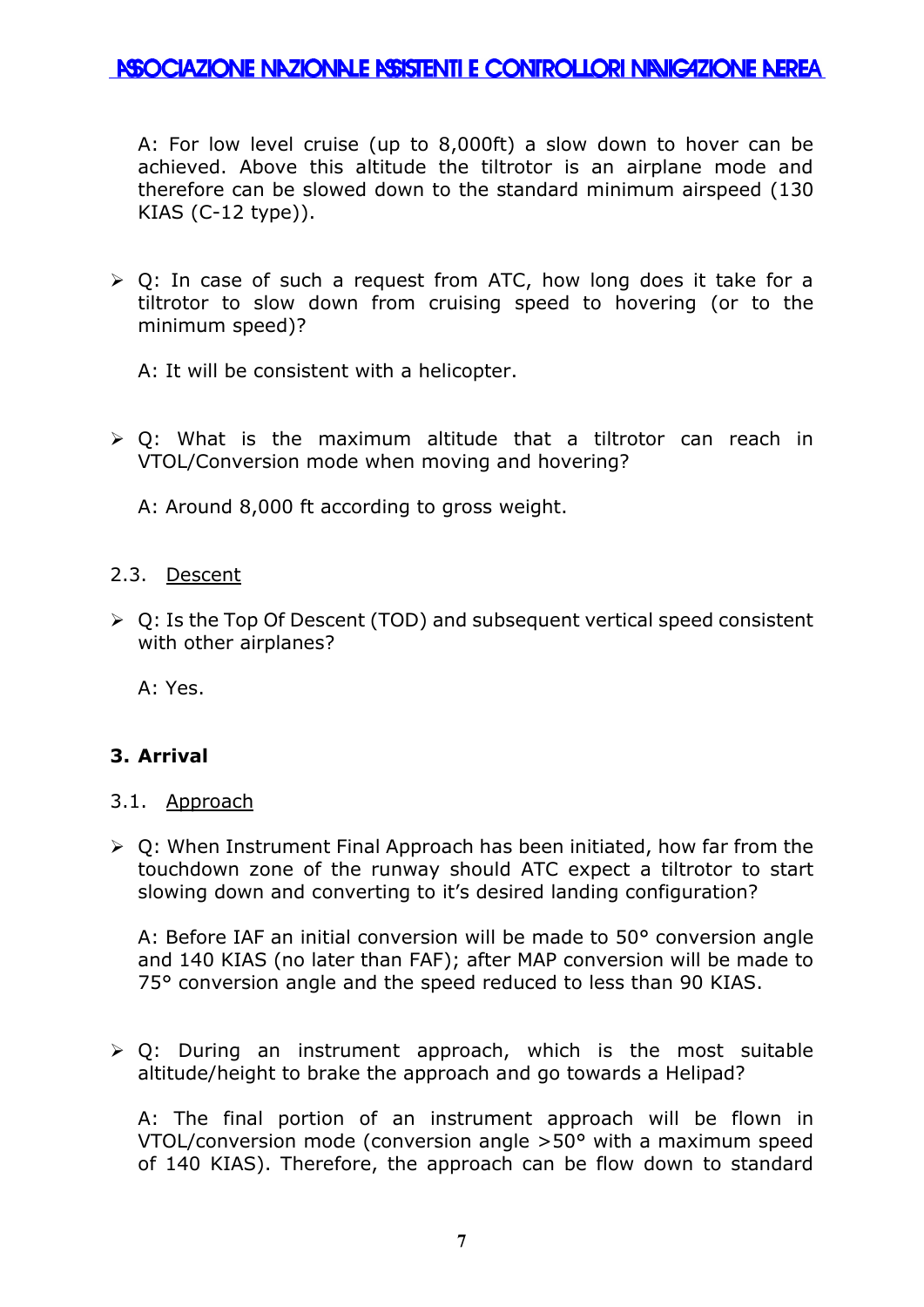minima and after MAP perform a final speed reduction (if not performed before) to proceed to the helipad.

 $\geq 0$ : Is the vortex generated by tiltrotor consistent with its wake turbulence category or there's the need for additional spacing from following traffic during the approach phase?

A: It is consistent.

### <span id="page-7-0"></span>3.2. Landing

 $\triangleright$  Q: What is the final approach speed of a tiltrotor?

A: It depends on the nacelle configuration used but it will be similar to modern helicopter speeds during final approach.

 $\geq 0$ : What is the landing speed of a tiltrotor?

A: For a rolling landing, around 40 Kts.

 $\triangleright$  Q: Can a tiltrotor land both vertically on the helipad and horizontally on the runway?

A: Yes.

 $\geq 0$ : What is the runway minimum occupancy time after landing?

A: No additional time required companies with other aircraft.

#### <span id="page-7-1"></span>**4. General**

 $\triangleright$  Q: According to its profile, tiltrotor might be flown similarly to a helicopter. Would it be feasible to allow a tiltrotor to comply with lessrestrictive helicopter requirements (e.g. visibility minima)?

A: Yes.

 $\geq 0$ : In general, will a tiltrotor be managed over and around airports more in a helicopter configuration or more in airplane mode?

A: Managed as a helicopter.